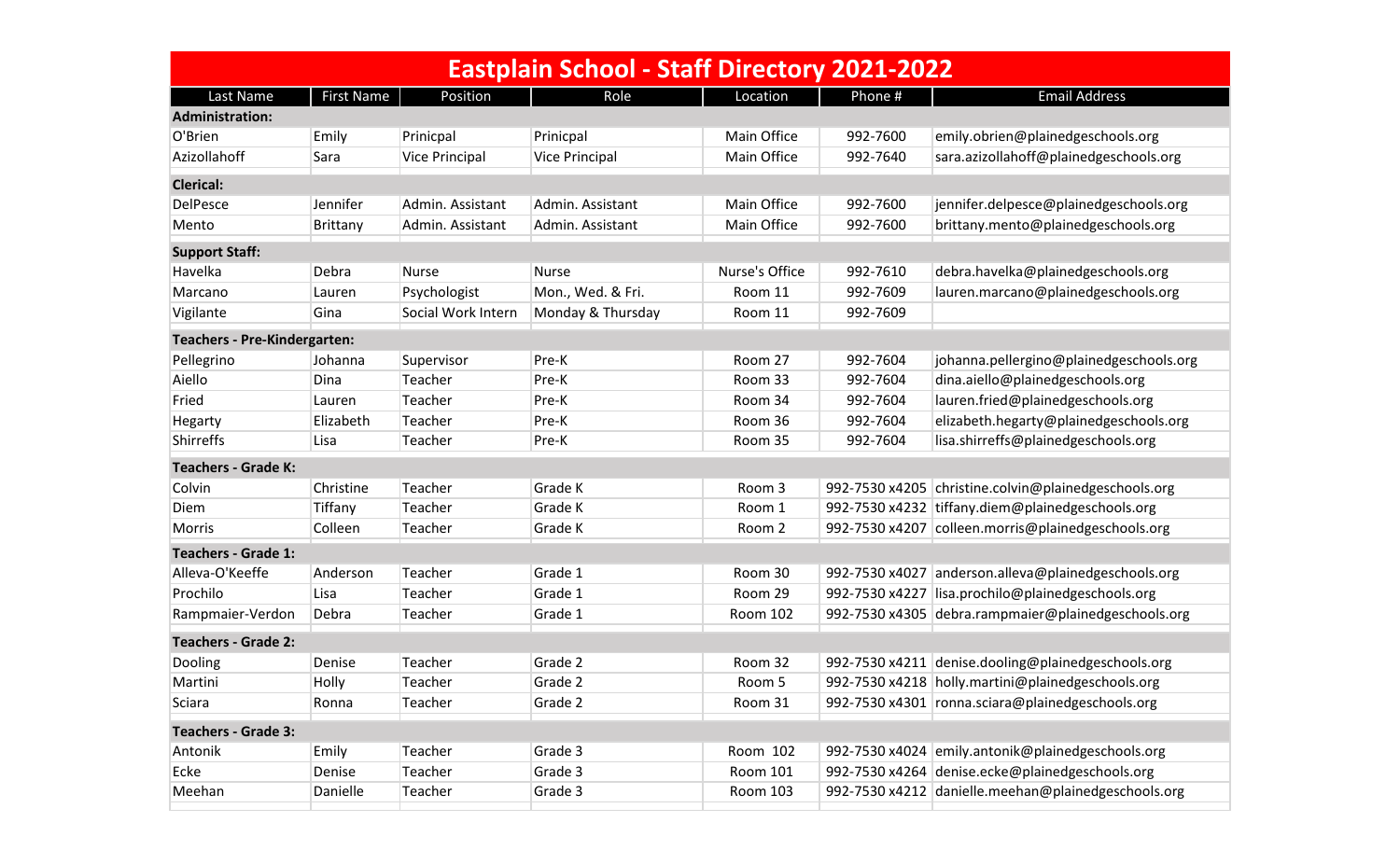| <b>Eastplain School - Staff Directory 2021-2022</b> |            |                     |                               |                 |                |                                                      |  |  |
|-----------------------------------------------------|------------|---------------------|-------------------------------|-----------------|----------------|------------------------------------------------------|--|--|
| Last Name                                           | First Name | Position            | Role                          | Location        | Phone #        | <b>Email Address</b>                                 |  |  |
| <b>Teachers - Grade 4:</b>                          |            |                     |                               |                 |                |                                                      |  |  |
| Daring                                              | Deborah    | Teacher             | Grade 4                       | Room 10         |                | 992-7530 x4013 deborah.daring@plainedgeschools.org   |  |  |
| O'Neill                                             | Deirdre    | Teacher             | Grade 4                       | Room 7          |                | 992-7530 x4213 deirdre.oneill@plainedgeschools.org   |  |  |
| Pace                                                | Amy        | Teacher             | Grade 4                       | Room 10         |                | 992-7530 x4204 amy.pace@plainedgeschools.org         |  |  |
| <b>Teachers - Grade 5:</b>                          |            |                     |                               |                 |                |                                                      |  |  |
| <b>Broder</b>                                       | Alexis     | Teacher             | Grade 5                       | Room 14         |                | 992-7530 x4201 alexis.broder@plainedgeschools.org    |  |  |
| Gulino                                              | Catherine  | Teacher             | Grade 5                       | Room 13         |                | 992-7530 x4220 catherine.gulino@plainedgeschools.org |  |  |
| Tornabene                                           | Kelly      | Teacher             | Grade 5                       | Room 12         |                | 992-7530 x4223 kelly.tornabene@plainedgeschools.org  |  |  |
| <b>Teachers - Special Areas:</b>                    |            |                     |                               |                 |                |                                                      |  |  |
| Meyerback                                           | Sara       | Teacher             | Art                           | Room 16         |                | 992-7530 x4371 sara.meyerback@plainedgeschools.org   |  |  |
| Fey                                                 | Karin      | Teacher             | Library                       | Library         |                | 992-7612 x7612   karin.fey@plainedgeschools.org      |  |  |
| Kang                                                | Helen      | Teacher             | Music & Chorus                | Room 17         |                | 992-7530 x4217 helen.kang@plainedgeschools.org       |  |  |
| Sammertino                                          | Emily      | Teacher             | Music & Band/Orchestra        | Room 18         |                | 992-7530 x4284 emily.sammertino@plainedgeschools.org |  |  |
| Levitan                                             | Gary       | Teacher             | <b>Physical Education</b>     | Gym             |                | 992-7530 x4272 gary.levitan@plainedgeschools.org     |  |  |
| Rich                                                | Matt       | Teacher             | <b>Physical Education</b>     | Gym             |                | 992-7530 x4382 matt.rich@plainedgeschools.org        |  |  |
| Henn                                                | Sue        | Teacher             | <b>Resident Sub</b>           | Main Office     | 992-7600       | sue.henn@plainedgeschools.org                        |  |  |
| Jones                                               | Ashley     | Teacher             | <b>Resident Sub</b>           | Main Office     | 992-7600       | ashley.jones@plainedgeschools.org                    |  |  |
| Santoro                                             | Eileen     | Teacher             | <b>STEAM</b>                  | Room 26         | 992-7530 x4337 | eileen.santoro@plainedgeschools.org                  |  |  |
| <b>Teachers - Reading/Math:</b>                     |            |                     |                               |                 |                |                                                      |  |  |
| Turkewitz                                           | Erin       | Teacher             | Reading                       | <b>Room 104</b> | 992-7530 x4087 | erin.turkewitz@plainedgeschools.org                  |  |  |
| Yorke                                               | Denise     | Teacher             | Math                          | <b>Room 100</b> |                | 992-7530 x4215 denise.yorke@plainedgeschools.org     |  |  |
| Israel                                              | Allison    | Teacher             | AIS                           | Room 27         | 992-7600 x4202 | allison.israel@plainedgeschools.org                  |  |  |
| Cantelmo                                            | Kathleen   | Teacher             | Literacy Coach                | Room 25         | 992-7607       | areyanna.schmitt@plainedgeschools.org                |  |  |
| <b>Teachers - Special Education/Support:</b>        |            |                     |                               |                 |                |                                                      |  |  |
| Guttilla                                            | Stefanina  | Teacher             | <b>ESL</b>                    | <b>Room 100</b> | 992-7600       | stefanina.guttilla@plainedgeschools.org              |  |  |
| Klimaszewski                                        | Barbara    | Teacher             | <b>Occupational Therapist</b> | Room 6          | 992-7530 x4048 | barbara.klimaszewski@plainedgeschools.org            |  |  |
| Ecker                                               | Danielle   | Teacher             | Resource Room                 | Room 15         | 992-7600       | danielle.ecker@plainedgeschools.org                  |  |  |
| Porter                                              | Cathleen   | Speech              | Mon, Wed & Thurs am           | Room 6          | 992-7600       | cathleen.porter@plainedgeschools.org                 |  |  |
| <b>Teacher Aides/Hall Monitors:</b>                 |            |                     |                               |                 |                |                                                      |  |  |
| Auletta                                             | Andria     | <b>Hall Monitor</b> | <b>Hall Monitor</b>           | Main Lobby      | 992-7601       | andria.auletta@plainedgeschools.org                  |  |  |
| Bonserio                                            | Rosemary   | Library Aide        | Library                       | Library         | 992-7600       | rosemary.bonserio@plainedgeschools.org               |  |  |
| Kane                                                | Barbara    | <b>Teacher Aide</b> | Grade 2                       | Room 31         | 992-7600       | barbara.kane@plainedgeschools.org                    |  |  |
| Luisi                                               | Maria      | <b>Teacher Aide</b> | Grade 2                       | Room 32         | 992-7600       | maria.luisi@plainedgeschools.org                     |  |  |